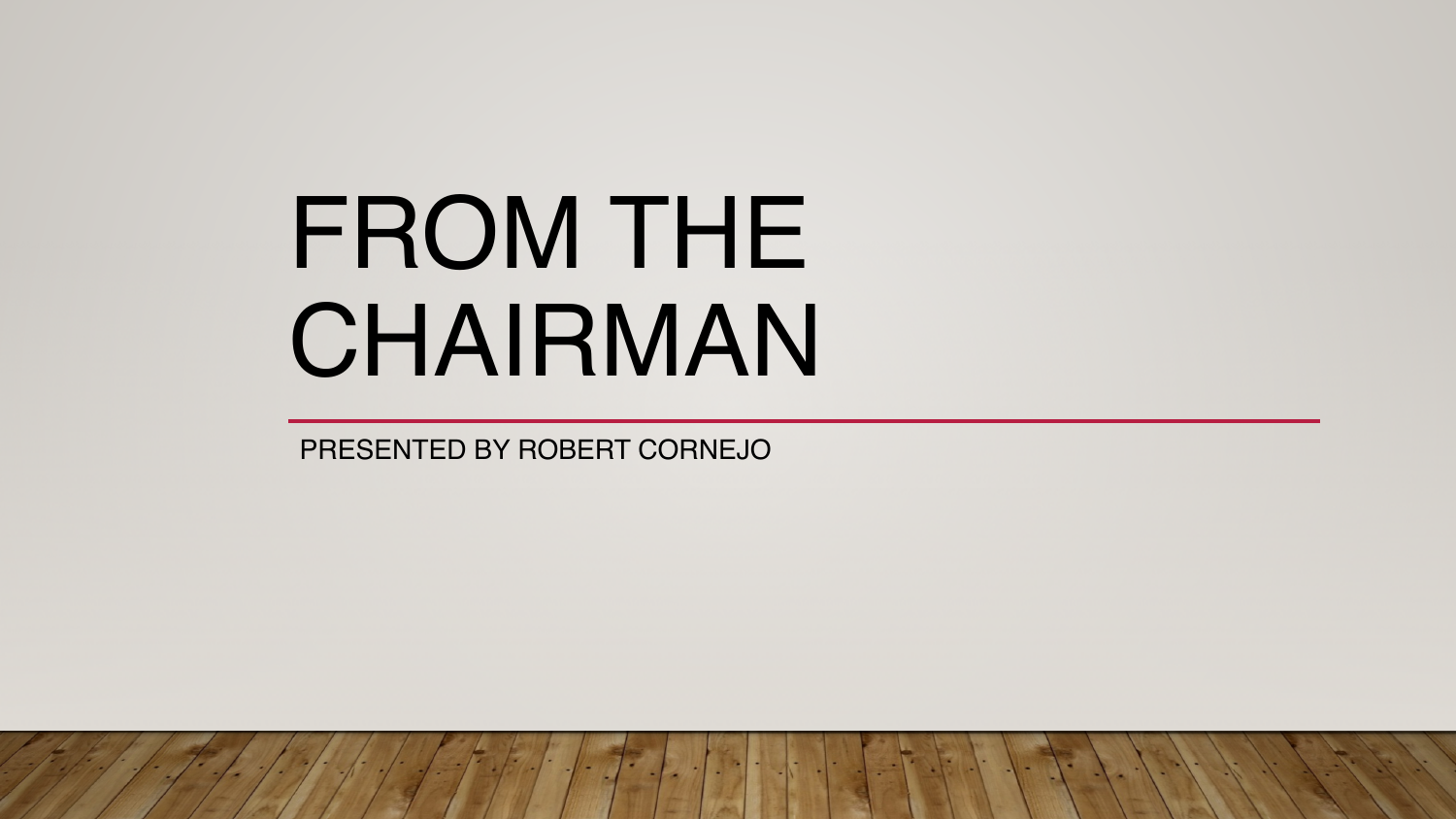# **OVERVIEW**

- Public Member Term Ends Summer 2024 -Robert Cornejo
	- Owned private law practice Former legislator
- Employer Member Term Ends Summer 2022 Reid Forrester
	- Former small business owner Wide ranging background in private and public sector
- Employee Member Term Ends Summer 2026 Shalonn "Kiki" Curls
	- Worked in real estate development Former legislator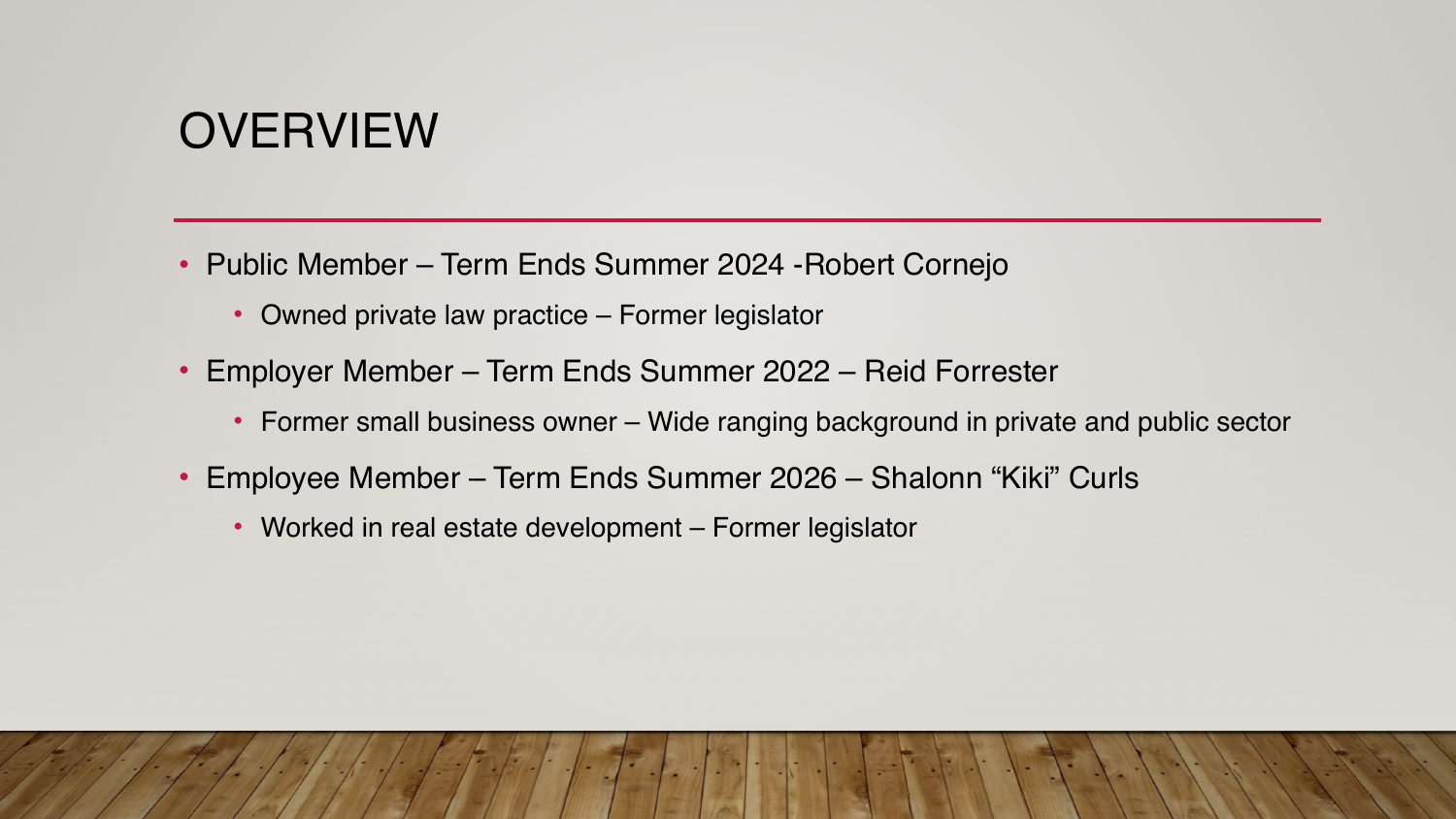# NEW LOOK AT THE COMMISSION

- Currently only 13 employees including the Commissioners
- April 2021 New Chief Legal Counsel Glen Webb
- July 2021 New Commission Secretary Karla Hogg
- First half of 2021 three different positions retired and another moved to Montana for family reasons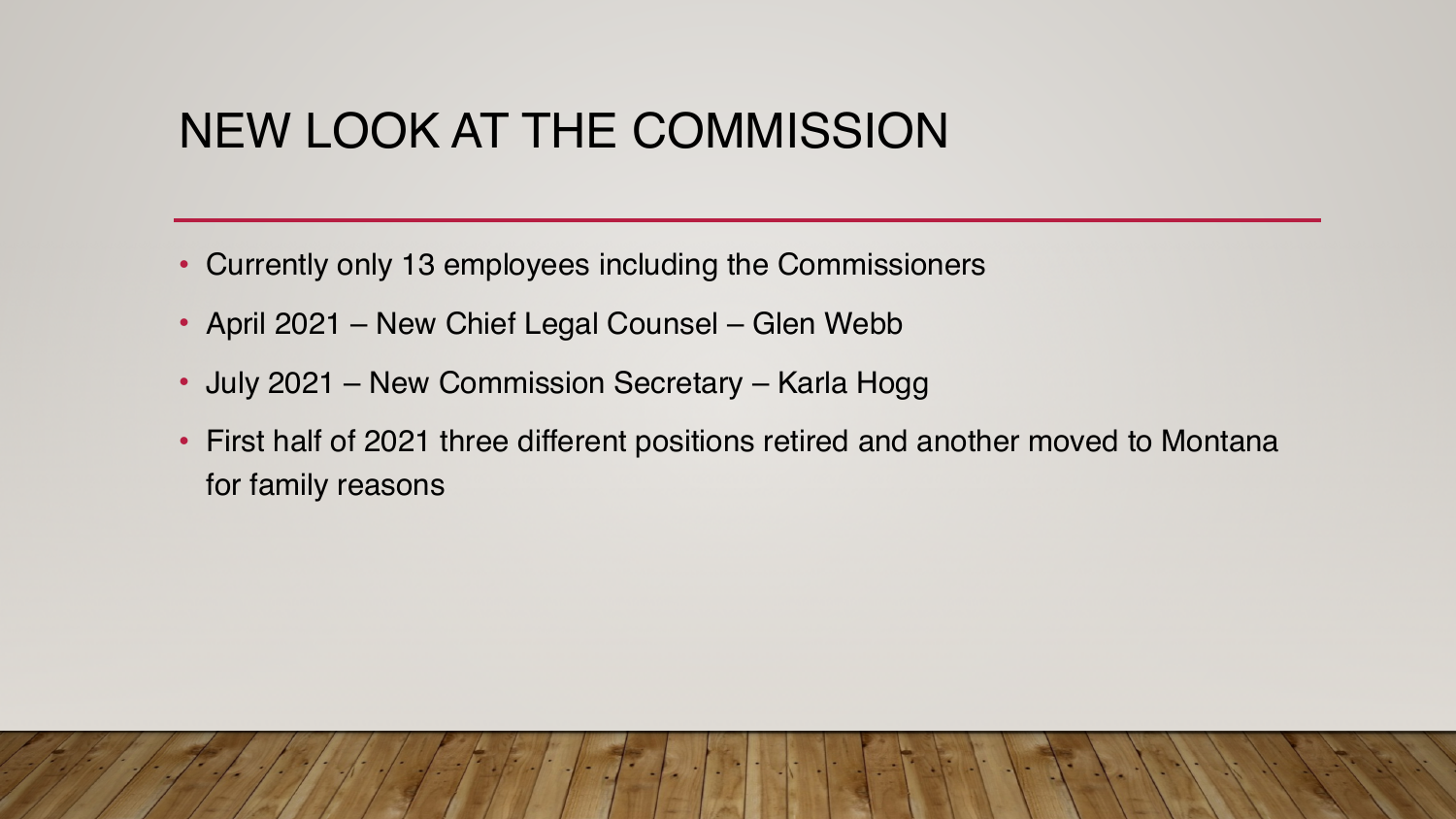# KEEPING UP ON THE WORK

- FY 2020 July 1, 2019 June 30, 2020 Average number of Work Comp "Cases Submitted" to LIRC at the end of each month was 58.3
- End of May 2021 Only 25 Work Comp "Cases Submitted" to LIRC
- Still had to handle fiscal notes for legislature and prevailing wage objections during first part of 2021
- Average age of unemployment cases has gone up but is still within the federal guidelines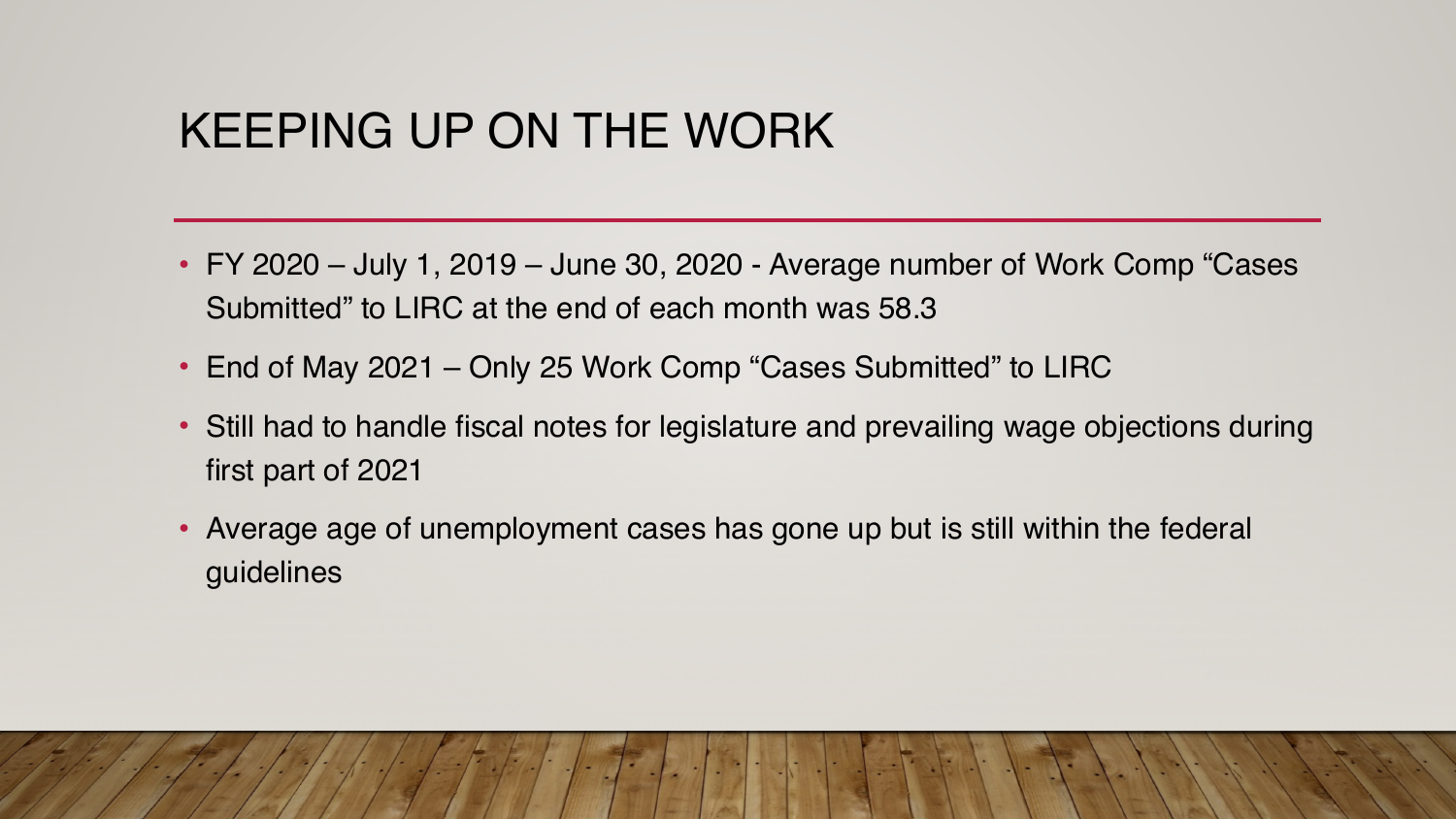# MORE "BY THE NUMBERS" AT THE LIRC

- Eleven months in to FY 21
- Final Award Allowing Compensation
	- Affirm  $= 24$
	- Modify  $= 8$
	- Reverse  $= 2$
- Final Award Denying Compensation
	- Affirm  $= 33$
	- Modify  $= 0$
	- Reverse  $= 5$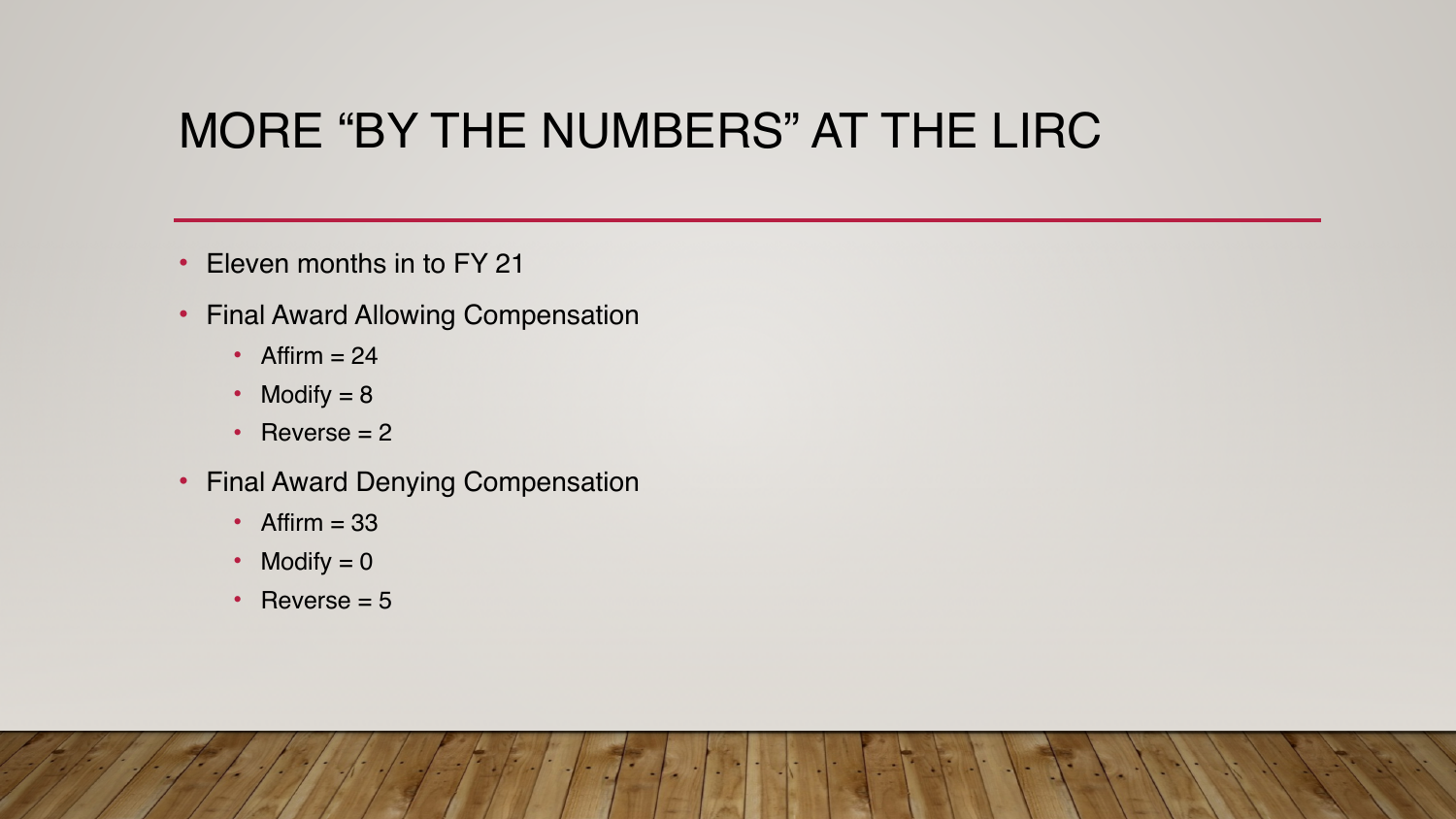# DWC MODERNIZATION PROJECT

- DWC is working towards modernization and LIRC has been a part of that conversation from the first day
- Senate Bill 303 was Truly Agreed and Finally Passed which adds language to very end of 287.480.1 that "the commission may allow filing of applications for review, briefs, motions, and other requests for relief with the commission by electronic means, in such manner as the commission may, by regulation, prescribe."
- Currently awaiting Governor's signature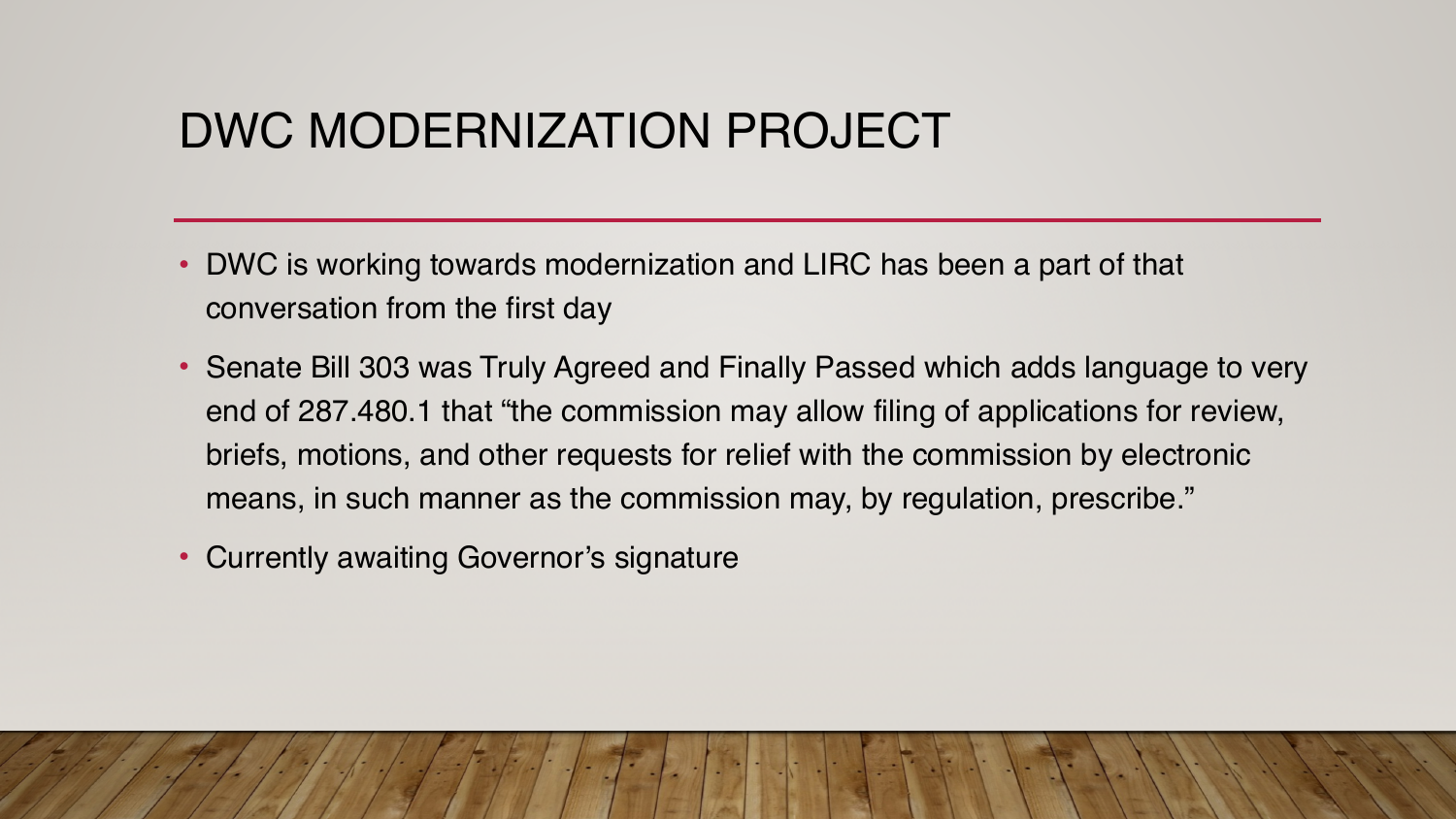# LIRC REGULATIONS 8 C.S.R. 20

- Title 8 Code of State Regulations (C.S.R.) Labor and Industrial Relations
- Division 20 Labor and Industrial Relations Commission
- Chapter 3 Division of Workers Compensation matters in front of LIRC
- Please read these as they are very important and the LIRC routinely sees noncompliance
- In addition, check back every year as more changes will be coming as the DWC modernization project progresses and/or new Commissioners rotate on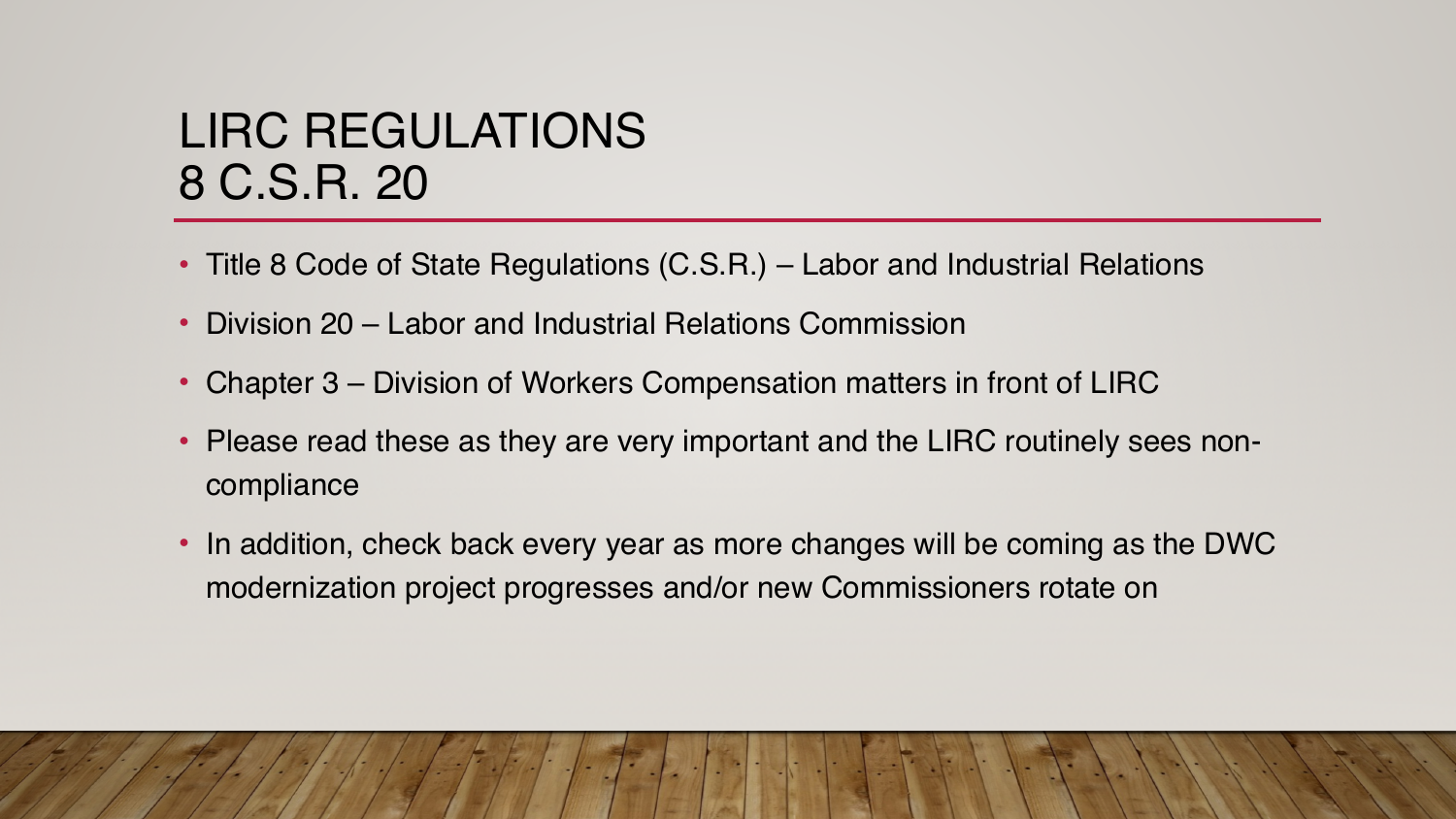#### 8 C.S.R. 20-3.030(3)(C)

- (C) Parties requesting an extension of time to file a brief, an extension of page length, or any other extraordinary request pertaining to briefing, may make such request to the commission, in writing, prior to the last date for filing their brief, such request to include the following:
- 1. The number of additional days, pages, or other specific relief requested;
- 2. A certification that a copy of the request has been served to all opposing parties upon the same date and time, and via the same means, that such request is sent to the commission;
- 3. An indication whether the requesting party has conferred with opposing parties regarding the request, and if not, why;
- 4. An indication whether opposing parties have registered any objection to the request; and
- 5. The specific facts or circumstances motivating the request.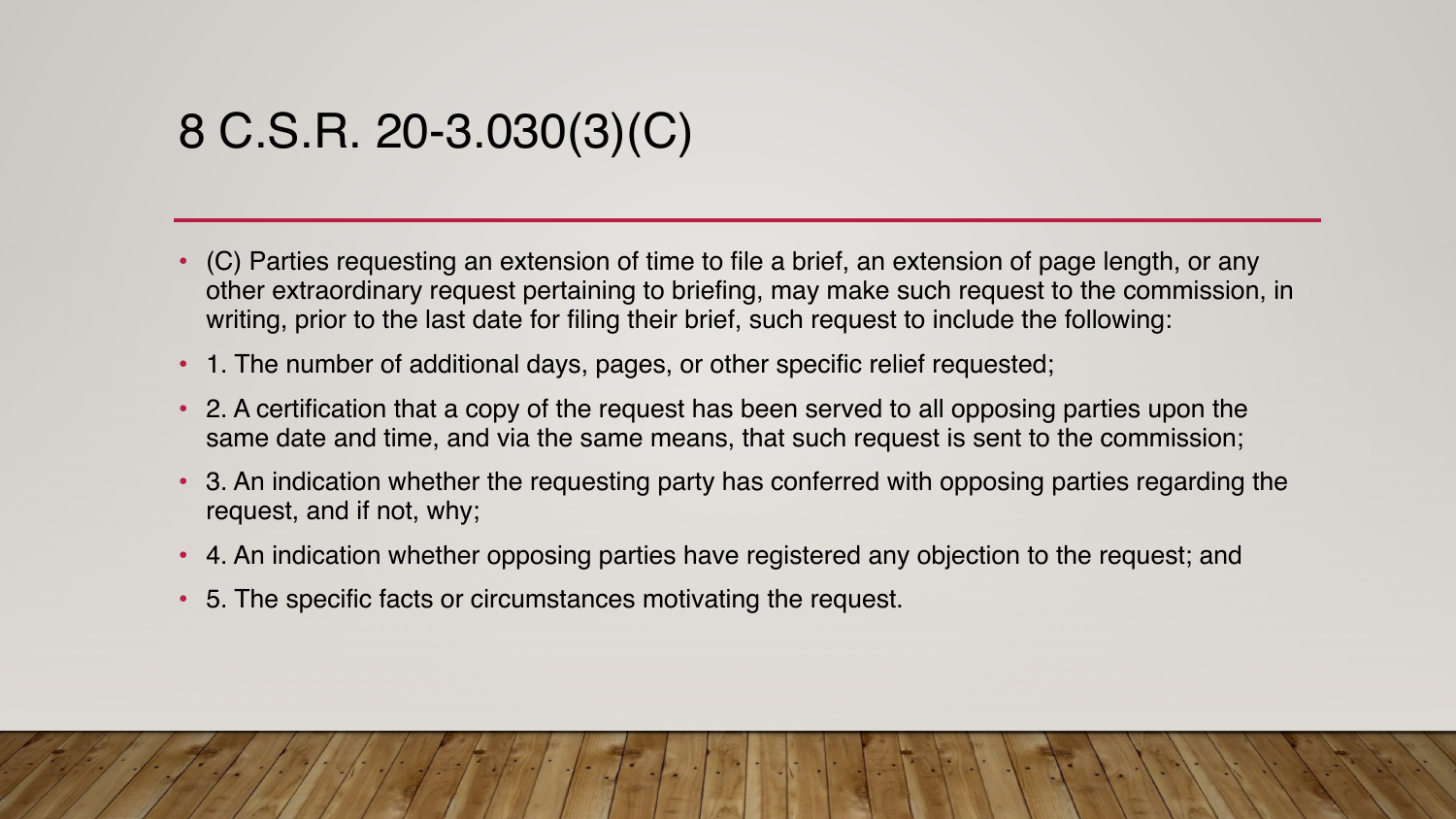# BREAKING IT DOWN TO SIMPLER TERMS

- Do NOT wait until the day your brief is due file your request beforehand
- State what you want request a specific number of days or pages
- Why do you want it do NOT give boilerplate language give at least some specifics (vacation, upcoming trial on separate case, etc.)
- Have you contacted the other party and what was the response i.e. show some professional courtesy
- Serve the request to opposing party in same manner as sending to LIRC see point above about professional courtesy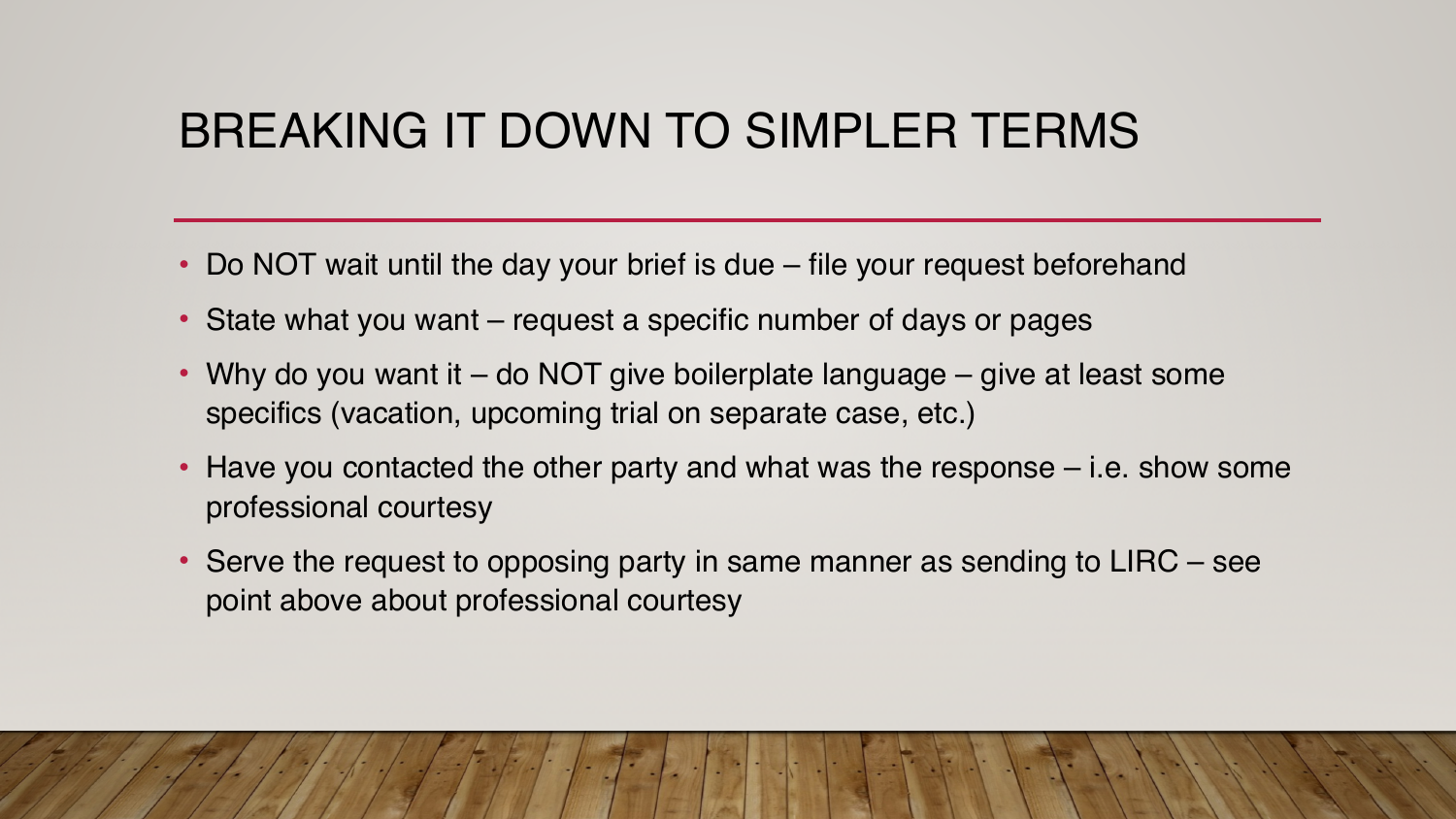# GENERAL GUIDELINES FOR REQUESTS

- For requests for extension of time Commissioners have given general guidelines to the Commission Secretary to handle most requests
	- If you did everything in the previous slide and your request is "reasonable", then the motion will be granted.
	- "Reasonable" means roughly the same amount of time you were given to file your brief (i.e. you have 30 days to file your brief and you request an additional 30 days or less) or longer requests with more specifics (i.e. attorney has a "personal medical procedure scheduled")
- For requests for page extensions every single request goes straight to the Commissioners for a vote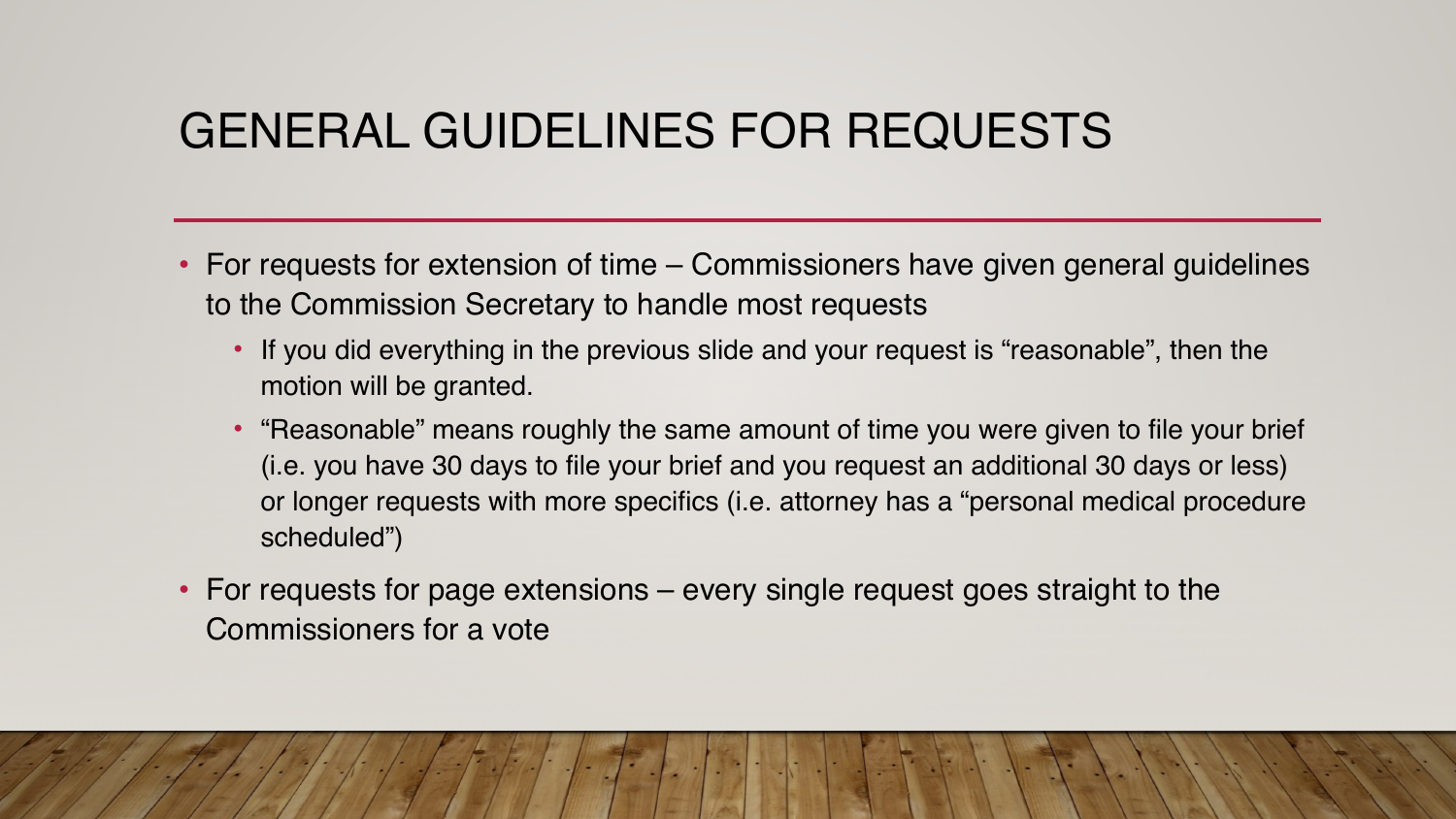#### 8 C.S.R. 20-3.010(5)(H)

• **(H)** In cases where there is a prior award of benefits or a duly approved settlement that has finally resolved the parties' respective rights and duties with regard to periodic benefits payable in the claim, the commission cannot consider a joint motion for payment of a lump sum as a compromise settlement under section 287.390, RSMo, unless the parties are able to identify, in their motion, a legitimate, presently justiciable dispute, over which the commission would have jurisdiction. In the absence of such dispute, and where the parties desire merely to close out or redeem the remaining obligations under the award or settlement via payment of a lump sum, the commission will treat the motion as one for commutation pursuant to section 287.530, RSMo.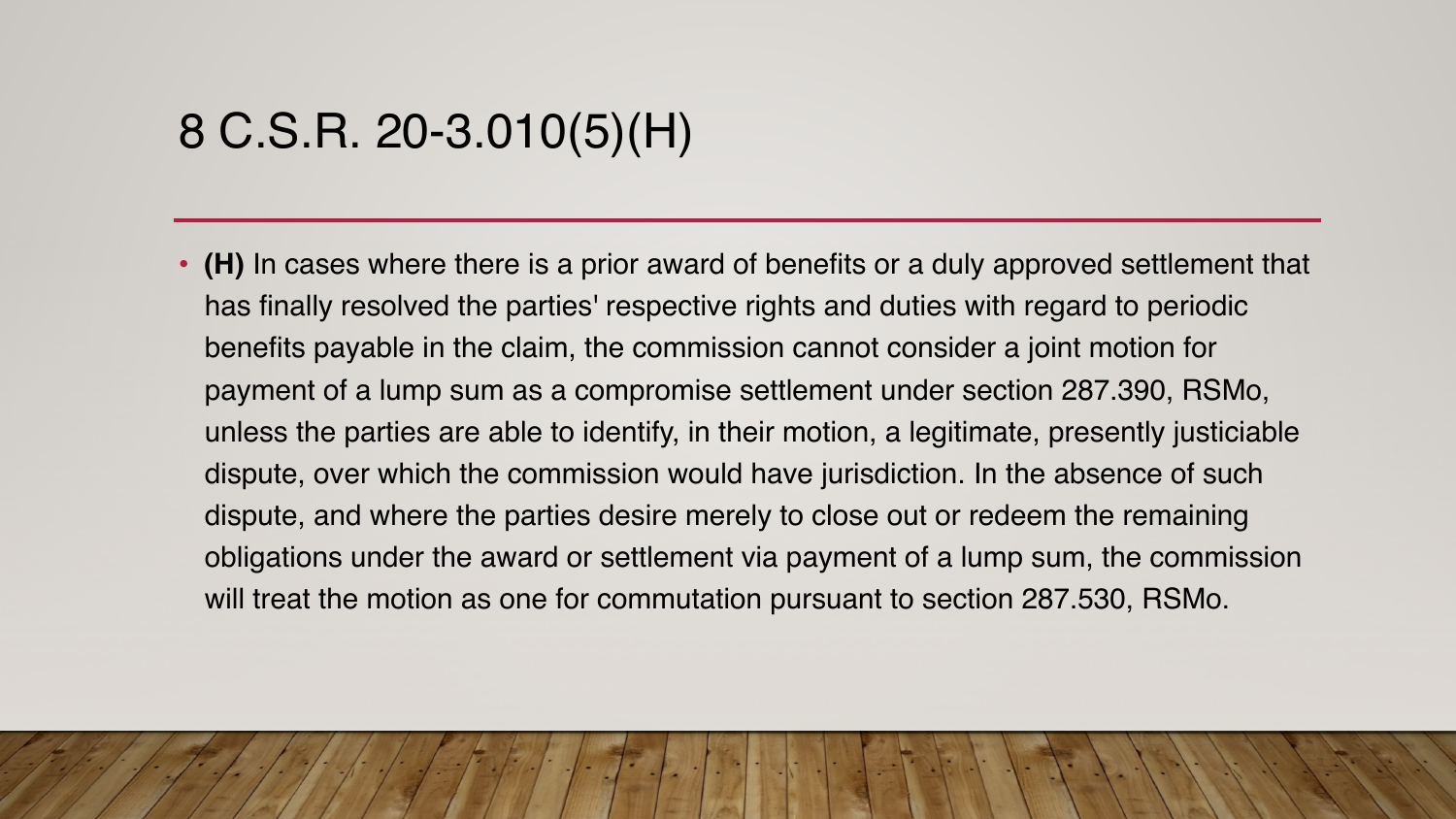# DIFFERENCES BETWEEN SECTIONS 390 AND 530

- 287.390 is for compromise settlements and sets a lower standard
	- Must be in accordance with the rights of the parties. For example, cannot make employee waive the right to attempt to reopen the claim
	- No undue influence or fraud
	- Employee fully understands his/her rights and benefits
	- Voluntarily agrees to accept the terms of the agreement
- 287.530 is for motions for commutations and sets a higher standard
	- Payment must be equal to the commutable amount of future installments due
	- Best interests of the employee (or dependents of a deceased employee) or avoid undue hardship/ expense
	- In determining previous point, must have "unusual circumstances" Current LIRC, future medical always qualifies as "unusual circumstances"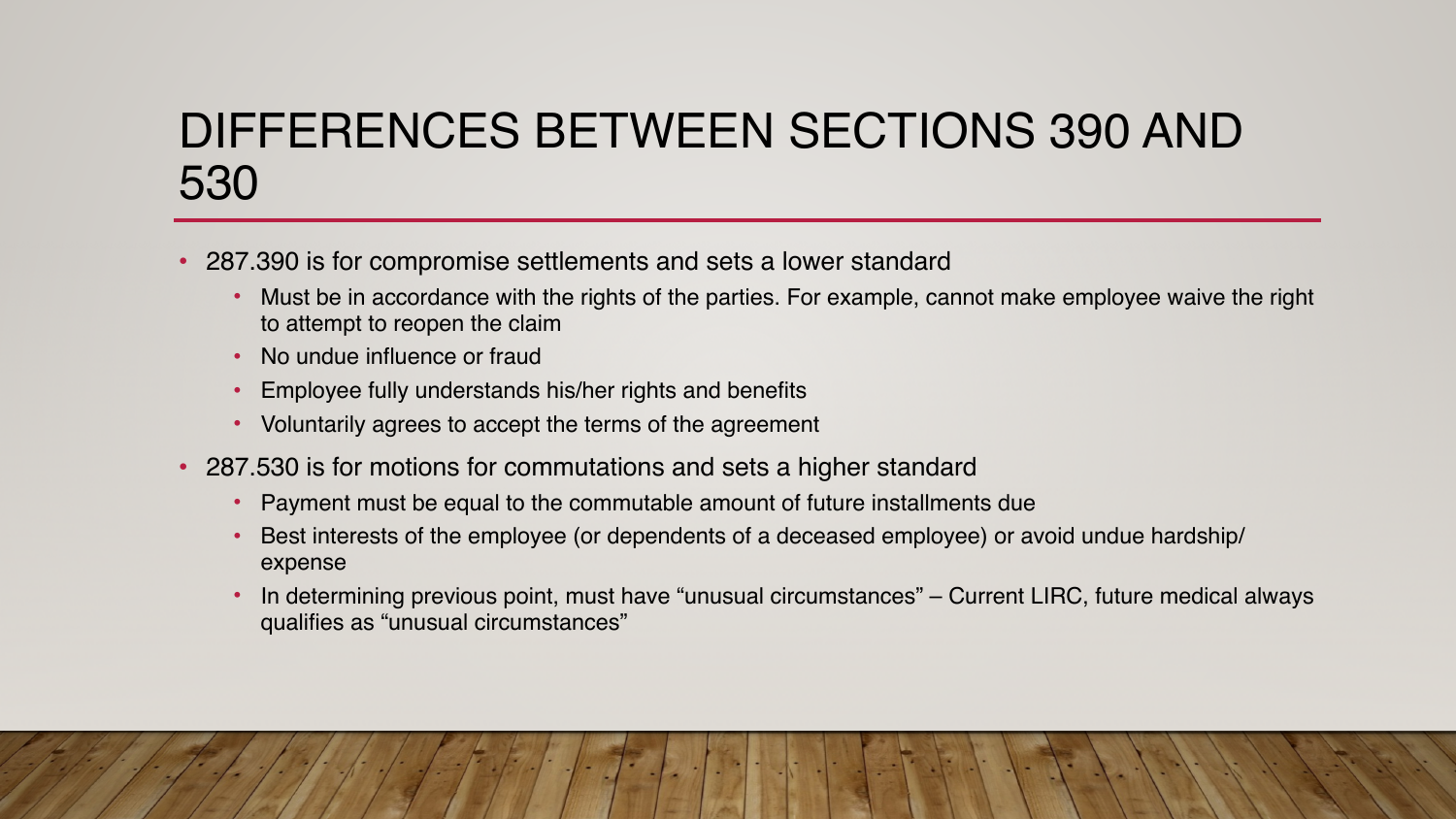# 8 C.S.R. 20-3.010(5)(I)

- Too long to include exact language in presentation
- Goes into extreme detail about what LIRC is going to look at in a joint motion for commutation
	- Life expectancy
	- Discount rates and actuarial assumptions
	- Specific facts of case at hand to show best interest, undue hardship, etc.
	- Potential funding of an annuity or MSA trust account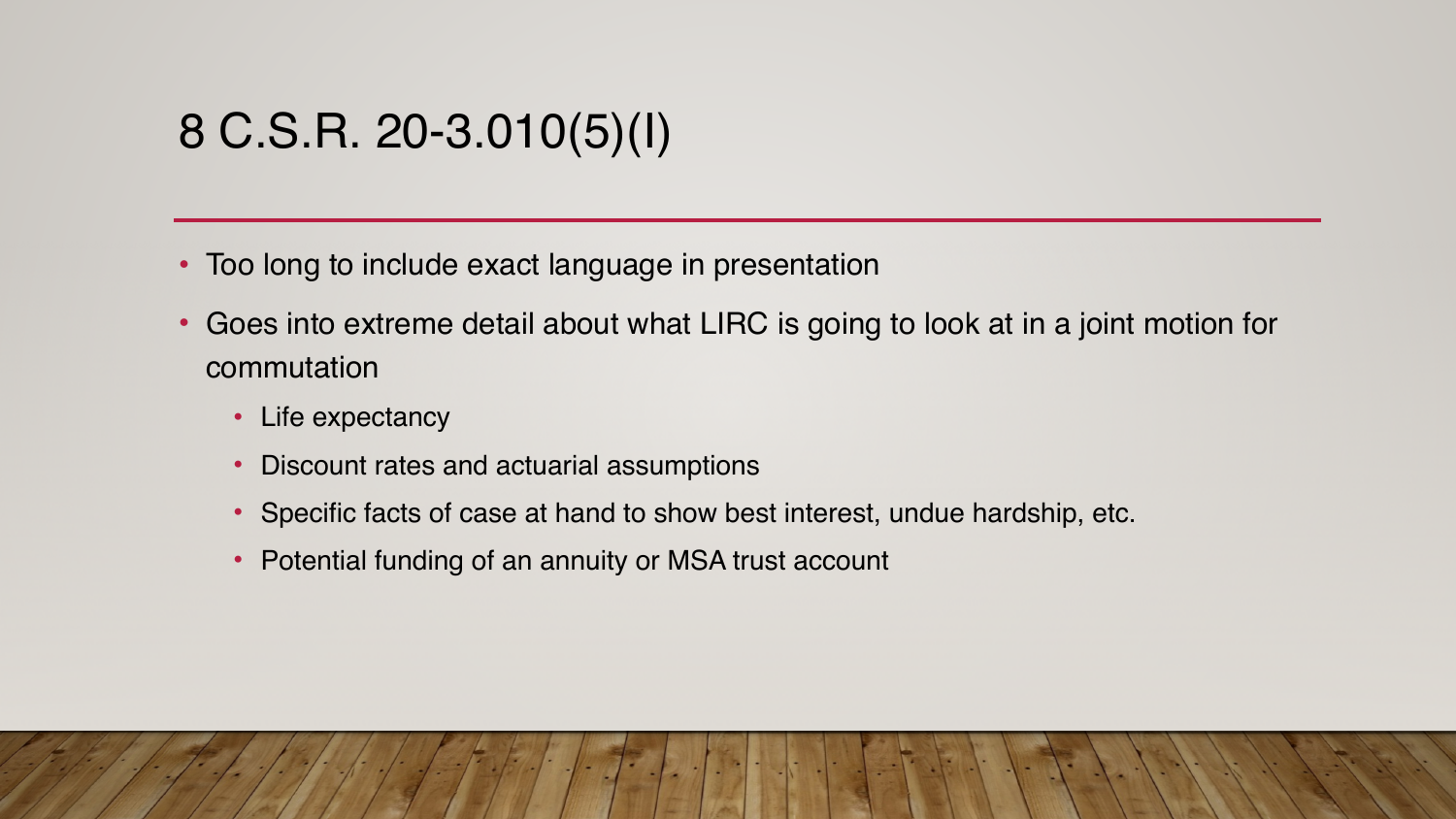#### LET'S GO BACK TO 8 C.S.R. 20-3.030

- LIRC has a general policy as laid out in this section of regulation that LIRC will only review issues that have been raised by a party in an application for review (AR)
- When opposing party files an AR, you should take a close look at the claim and Award
	- Ask yourself: "if LIRC agrees with the opposing party's point(s) in the AR, then am I going to be able to adequately represent my client on the other issues that flow from that decision?"
	- If you represent an employee (EE) and client receives an award of PTD against employer/insurer (E/I) based on primary injury causing PTD in isolation. E/I files an AR saying EE is not PTD. EE may want to strongly consider filing his/her own AR stating EE is PTD based on primary injury alone, but if LIRC decides otherwise, then EE is PTD based on primary and pre-existing, ratings for pre-existing injuries are XYZ, etc.
	- You represent E/I, you think claim is time-barred based on statute of limitations, but get an Award stating no compensable injury to EE for a different reason.. EE files an AR stating ALJ erred and E/I is liable for injury. E/I may want to strongly consider filing it's own AR and bring the statute of limitations defense back up in front of the LIRC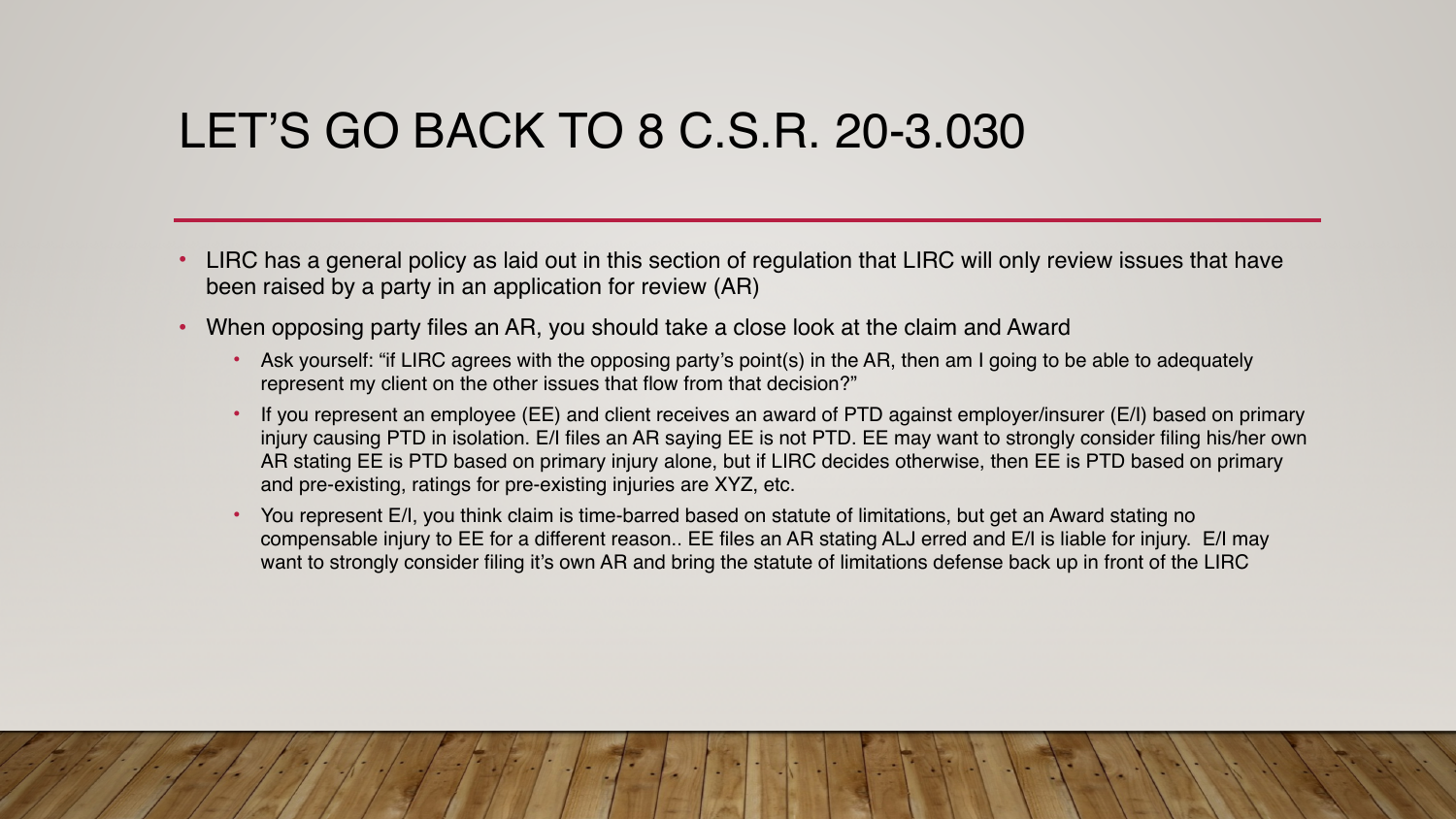# SOME OTHER ISSUES THAT ARE NOT UNCOMMON AT LIRC

- Voluntary dismissal of claim
	- If a claim is voluntarily dismissed, then it is as if the claim was never even filed. As a result, LIRC does not have jurisdiction over the claim and cannot review the order dismissing the claim
- Appeals of temporary awards
	- If E/I wants to appeal a temporary award, E/I must deny ALL liability in order to appeal to the LIRC. If E/I agrees there is some liability, but disagrees as to the extent of it's liability, then it cannot be appealed to the LIRC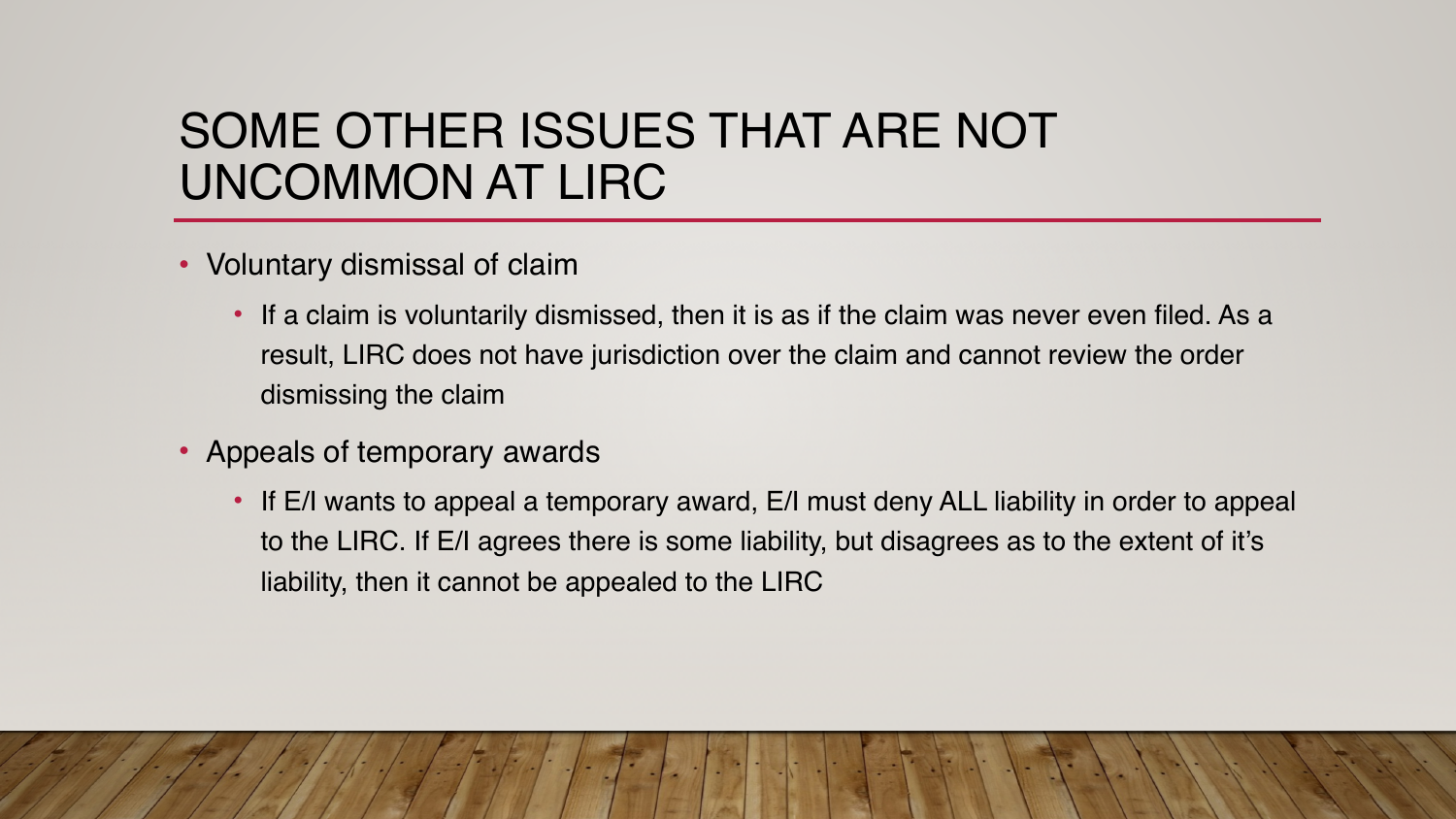# SOME OTHER ISSUES THAT ARE NOT UNCOMMON AT LIRC (CONT'D.)

- Trying to set aside a dismissal for failure to prosecute claim
	- Must show that you had good cause for missing the hearing in front of ALJ AND that employee has made a reasonable, recent effort to prosecute the claim
	- It is NOT good enough to just give the LIRC an excuse as to why the hearing was missed. You must also state what steps employee has taken recently to move the claim forward to a resolution
- Motions to withdraw as attorney of record
	- "I'm not making enough money" or "My client will not do exactly as I say" are not good enough reasons
	- Need to follow the Rules of Professional Conduct and make sure you are not leaving your client at a disadvantage if you withdraw